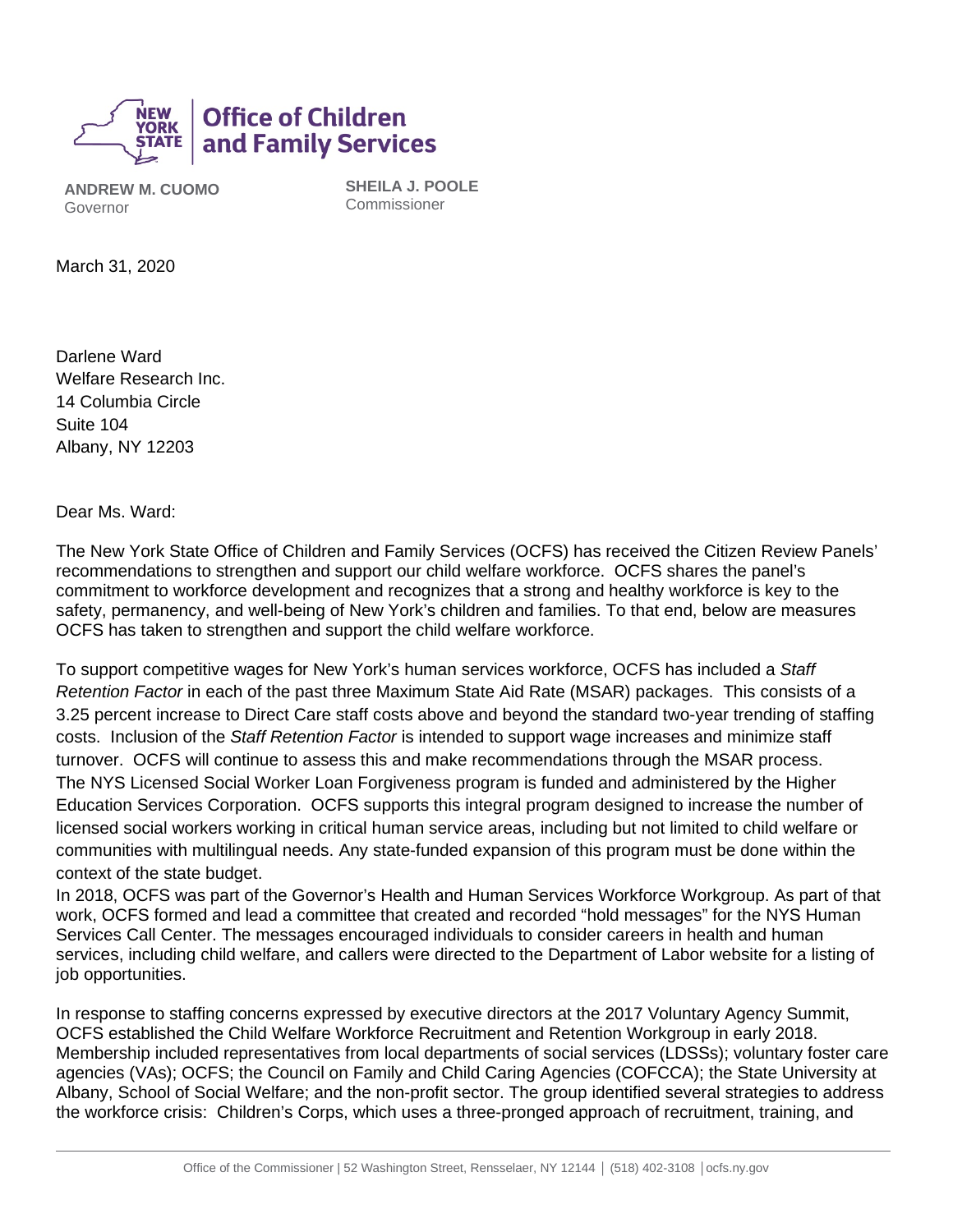support to improve recruitment and retention; the utilization of exit and stay surveys to understand turnover and retention factors; and the National Child Welfare Workforce Institute Workforce Development Framework. These strategies were presented at the 2018 Voluntary Agency Summit. Additionally, in early 2019, OCFS hosted a statewide webinar for LDSSs and VAs that focused on the use and retention benefits of a stay survey.

OCFS has expanded the scope of the work to include recruitment and retention challenges specific to LDSSs. The Caseworker Recruitment and Retention Workgroup was established in 2019 to develop data-driven strategies to improve caseworker recruitment, selection, and retention. Because LDSS commissioners identified civil service testing as a recruitment barrier, representatives from both state and local civil service were members of the workgroup, as well as LDSSs, and the University at Albany, School of Social Welfare. The workgroup focused on three key areas: testing, qualifications and competencies, and a statewide media campaign. Currently, the NYS Department of Civil Service is seeking subject matter experts (SMEs) from LDSSs to review the content of the examinations and questions used both for the Social Welfare Examiner exam and the entry-level Caseworker Series. The SMEs will work with civil service to review existing items and write new items as needed. The purpose of this re-examination of current testing is to ensure that available tests focus on the skills and qualifications that these positions require.

The goal of the statewide media campaign is to elevate the image of child welfare workers and recognize the important work they do. This campaign is scheduled for release during Public Service Week, May 3 –9, 2020. OCFS is creating a media toolkit that can be customized by county. A prospective applicant will be able use an online interactive map that will directly link them to individual county websites. The toolkit will also include a Real Job Preview video and provide information regarding available positions. OCFS will also work with the National Child Welfare Workforce Institute (NCWWI), which has established a national media campaign.

During a recent presentation at the New York Public Welfare Association's (NYPWA) 151<sup>st</sup> Annual Winter Conference, workgroup members provided updates and ongoing efforts. During that presentation, attendees were also reminded that the caseworker exam was decentralized, thereby allowing candidates to test on an ongoing basis.

Promoting worker well-being and enhanced supervision to address burn out, a leading factor of turnover, is a top priority for OCFS. In 2017, OCFS rolled out a new Child Welfare Foundations Program training curriculum. This program was built on the premise that supervisors provide three functions of supervision: administration, education, and support. Recognizing that supervisors play a critical role when onboarding new workers, OCFS created an online supervisory toolkit to support that role. The Toolkit provides resources to help supervisors assist in the training and development of new workers.

Numerous training opportunities are available to supervisors to help them coach and support the workforce. OCFS continues to look at these training opportunities to assess the impact and identify the correlation between worker stress and turnover. KEYS (Keys to Excellence in Your Supervision) training is available to all child welfare supervisors and is required for child protective supervisors. KEYS thoroughly reviews the three components of training introduced in Foundations (administrative, education, and support) and emphasizes the importance of each component. KEYS focuses on the understanding and the importance of the parallel process – the way supervisors interact with their staff will translate to how their staff will interact with the families being served. In addition to the toolkit available to supervisors, KEYS training offers tangible tools supervisors can use with their staff that emphasize critical thinking and appreciative inquiry.

OCFS continues to explore ways to highlight how rewarding a career in child welfare can be and supports workers as helpful/change agents. OCFS is currently learning about models that can encourage family engagement and ensure appreciative inquiry is done with every family that has contact with OCFS. The goal of this work is to invigorate the workforce to decrease child welfare turnover and increase family engagement.